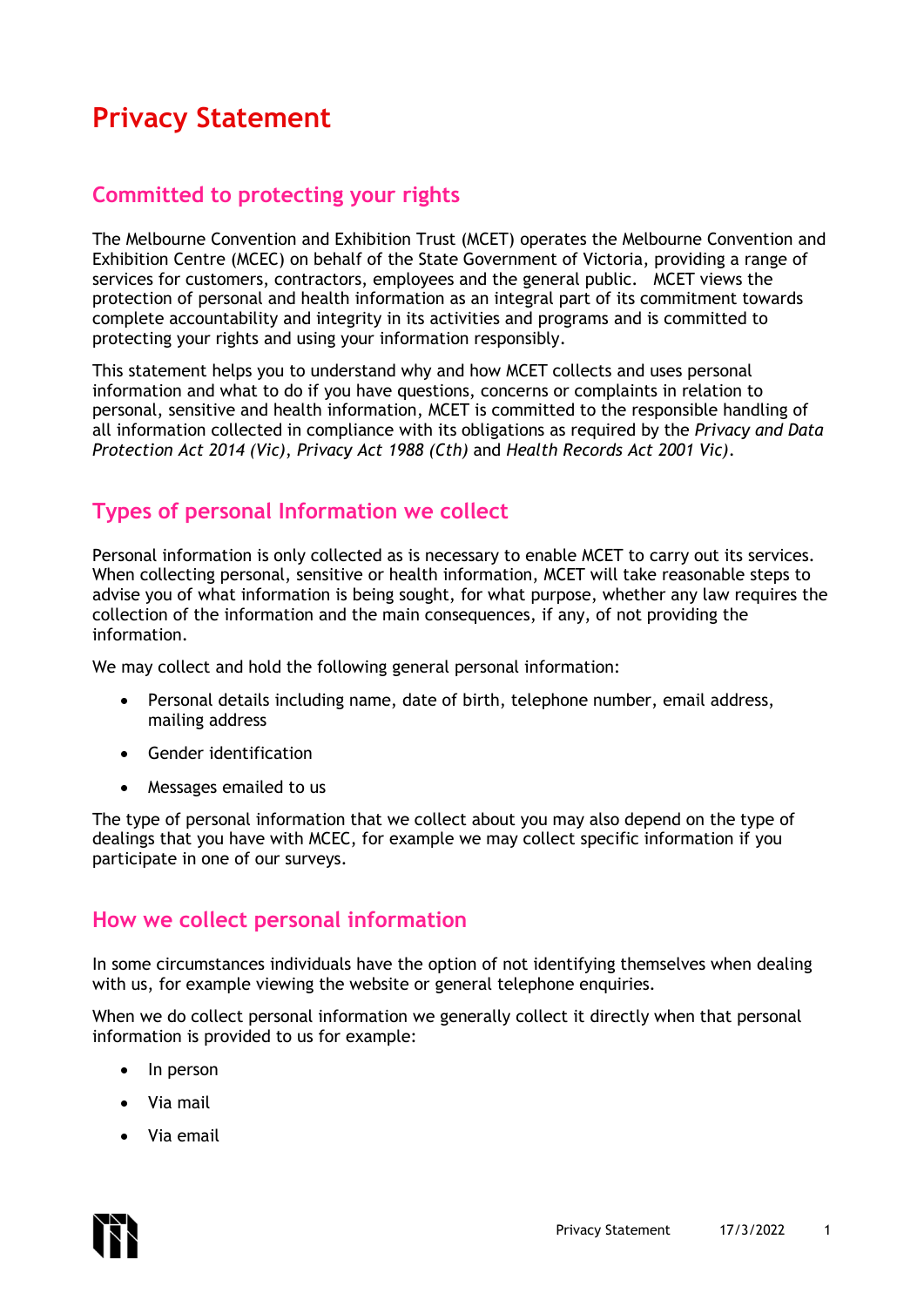• From enquiries on our website

In the event that we collect information from a third party we will ensure that this information is collected in accordance with our obligations under the *Privacy Act.*

### **Use of 'cookies' and analytics**

#### **Cookies**

MCET's website may use 'cookies' which are an industry standard and used by most major websites. Cookies may be used for a variety of purposes for example to recognise a computer that has previously visited the website and to understand preferences and site behaviour. You can control how cookies are used and for what purposes through the settings on your chosen browser.

#### **Online activity**

we may use Google Analytics and other web server applications to track visits to our website. We will use this information to track the effectiveness of our website such as visits, lengths of visits, viewed pages. This data is mainly anonymous.

### **Information Collected**

MCET will collect only the information necessary to enable us to operate the business and maintain our relationship with you. MCET will take reasonable steps to collect personal information directly and not indirectly. When collecting information from a minor, parent / guardian consent is required.

### **Use and Disclosure**

MCET will only use your personal information for the purpose (primary) for which it was given and/or required by the *Privacy and Data Protection Act 2014 (Vic)*. At the time of collection, using a Collection Notice, MCET will take reasonable steps to ensure that we make you aware of how we use your personal information.

Personal information that is collected by MCET may be disclosed to MCET employees and contractors whose duties require them to use, protect, and handle your personal information in accordance with the *Privacy and Data Protection Act 2014 (Vic)* and any other applicable legislation regulating the collection, use, disclosure, storage and disposal of personal information.

Personal information provided by you will not be used and/or disclosed for any purpose other than that of the transaction you have entered into unless such a disclosure is required or authorised by the *Privacy and Data Protection Act 2014* or another law for example, for law enforcement purposes or to reduce the threat of harm.

### **Third party access**

We may engage external suppliers to assist us in our activities, for example a bulk mailing, and may provide your information to them to achieve this. We bind third party suppliers to uphold confidential information.

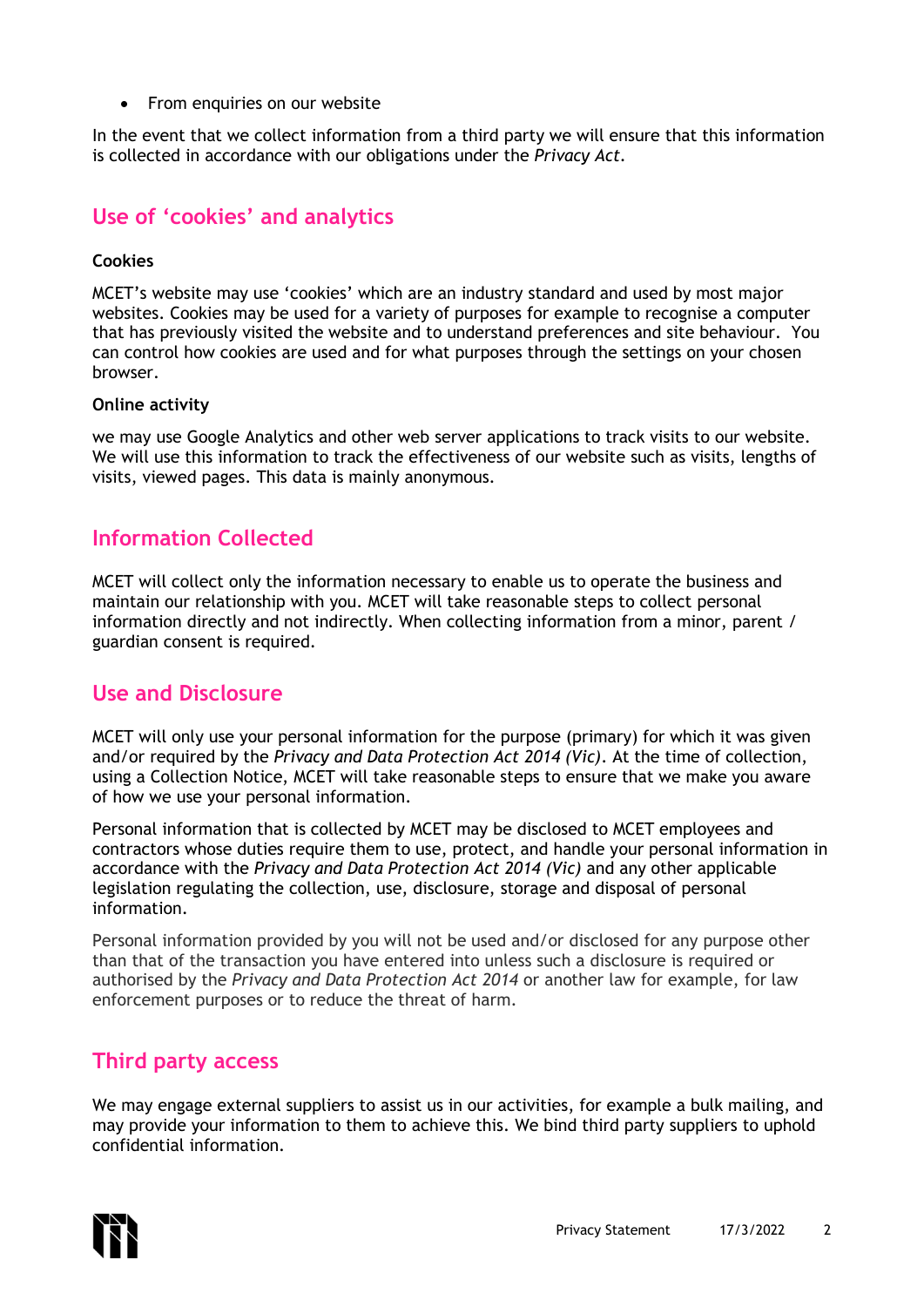We do not sell or share our databases with any third party.

### **Data Quality and Security**

MCET takes reasonable steps to ensure the information we hold is accurate complete and up-todate. Where possible we will check the accuracy of personal information with you before we use it.

We use a number of procedural, physical, software and hardware safeguards, together with access controls, secure methods of communication, back-up and disaster recovery systems to protect information from misuse and loss, unauthorised access, modification and disclosure.

### **Unique Identifiers**

MCET does not use unique identifiers from other organisations (such as Centrelink or Australian Taxation Office) to identify individuals.

### **Anonymity**

When seeking general information from us, you do not have to identify yourself. If you wish to make an enquiry, no personal information will be collected or recorded unless we need it to get back to you with an answer. However, if you wish to make a complaint under the *Privacy and Data Protection Act 2014 (Vic)*, identification is necessary.

### **Direct Marketing**

Direct marketing is the promotion of goods and services directly to you including through emails, SMS, phone calls and the post. We will only send you direct marketing materials if you would reasonable expect to receive them or if you have consented. We will not use your personal information for the purposes of direct marketing until you have given us your prior consent; you can withhold or withdraw your consent by 'opting out'.

# **Opting Out**

You can 'opt out' of receiving marketing communications from us by:

- Advising us if you receive a marketing call that you no longer wish to receive these calls;
- Using the 'unsubscribe' facility that we include in our electronic marketing messages
- Contacting us:
	- o By email at [privacy@mcec.com.au](mailto:privacy@mcec.com.au)
	- o By letter addressed to:

Privacy Officer

Melbourne Convention and Exhibition Trust

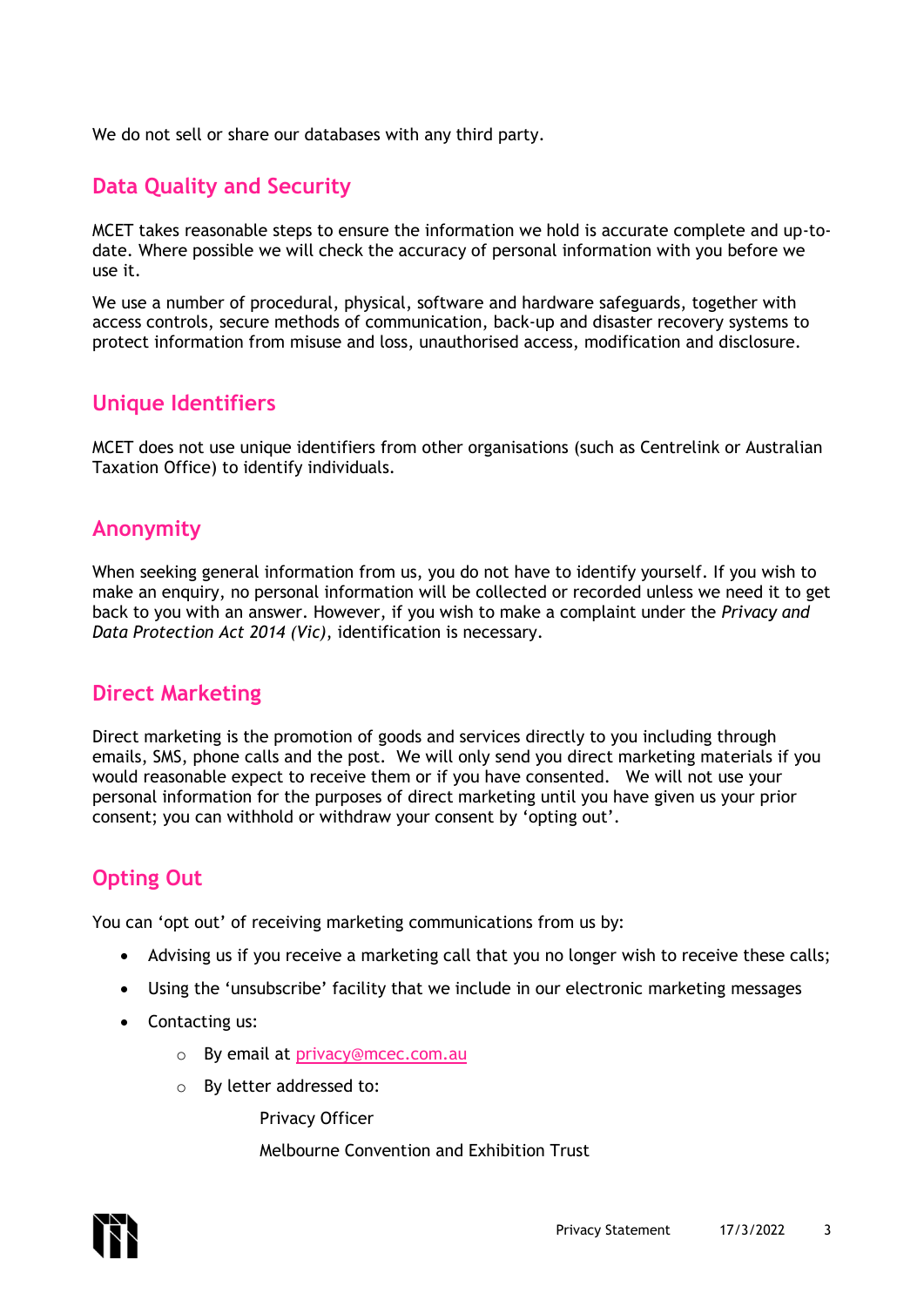#### GPO BOX 777

MELBOURNE

#### VICTORIA 3001 AUSTRALIA

• Calling us on 03 9235 8000 Monday to Friday 9am to 5pm (excluding public holidays)

#### **Transborder Data Flows**

MCET uses technology delivered in a Software as a Service (SaaS) model to enable us to undertake our functions. Some SaaS providers have data centre locations that are outside of Australia. Our technology infrastructure may make use of cloud infrastructure or servers located outside Australia. In these cases, MCET may transfer your data to these organisations outside of Australia.

The main geographical location for collection of transborder data is United States of America.

Apart from this, we do not typically transfer personal information offshore.

MCET will take reasonable steps to ensure that any personal information held within these SaaS platforms will be handled in accordance with the Australian Privacy Principles.

### **Complaints and Data Breaches**

Complaints about the way that we manage your personal information or allegations of breaches of the *Privacy Act* can be made to the contact below. In the event that a complaint is received regarding a beach of privacy the complaint will be investigated and responded to within 5 days from the date of receipt.

Data Breaches regarding privacy are governed at MCET by the organisation's Cyber Incident Response and Recovery Plan – Data Breach, and managed in accordance with the requirements of the State and Commonwealth privacy regulators.

If a complainant is not satisfied with the resolution by MCET about a privacy matter a complaint can be made to the Office of the Victorian Information Commissioner, see website <https://ovic.vic.gov.au/> telephone 1300 006 842**,** email to [enquiries@ovic.vic.gov.au](mailto:enquiries@ovic.vic.gov.au)

#### **Access and Correction**

MCET will provide individuals with access to their personal, sensitive and / or health information upon written request to the Privacy Officer, Where information is to be provided MCET will provide within 28 days of receipt of the request if possible otherwise MCET will provide reasons for a delay in responding to a request for access to or for the correction of personal information - as soon as practicable, but no later than 45 days after receiving the request. Contact the Privacy Officer:

Privacy Officer Melbourne Convention and Exhibition Trust

GPO BOX 777

MELBOURNE VICTORIA 3001 AUSTRALIA